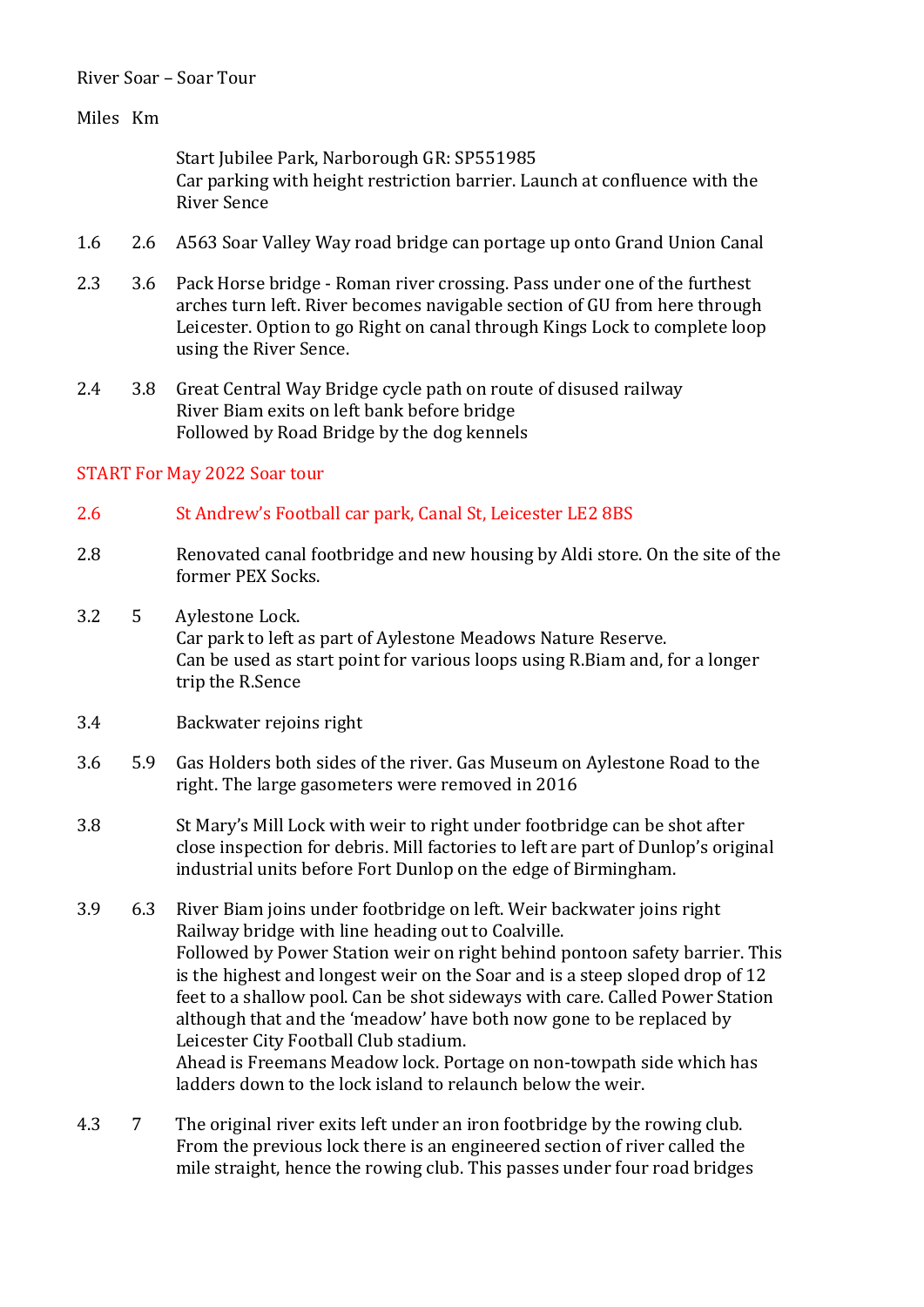thought the centre of Leicester and in the heart of the redeveloped student accommodation for De Montfort University.

- 5 8 The Straight ends at the A47 King Richard's Road Bridge by Castle Gardens and St Nicholas Circle.
- 5.2 8.3 The original river returns under a low long bridge this back water can be paddled allowing for the lowness of some of the bridges. The distance is the same.
- 5.3 8.5 Kirby & West Weir (named after the milk delivery company on the left bank) or Evans Weir is directly ahead with a long footbridge over it as the canalised section turns right under Soar Lane.
- 5.4 8.7 Below the weir and 500m beyond the bridge is a set of steps and boat launch on the left hand bank. This can be used to re-launch if the weir is portaged or as an egress point. Rally Park at the back of the steps was once the sidings for the Great Central Railway.
- 5.7 Frog Island Bridge is in the heart of what was the industrial centre of the city. Many mills are in the process of decay around this area. Hitchcock's Flour Mill has the side weir from the canal named after it and there is a mill race off the canal that used to provide water power, later converted to steam.
- 5.9 9.5 St Margaret's Way crosses the river. The footbridge just after is the entrance to Abbey Park.
- 6.2 A second ornate stone bridge follows just prior to Abbey Park weir the main route in all be high flows is directly after the bridge with the island to the left. In high waters a second weir to the left between the two islands has less of a tow back at the base. The pool below the weirs is now very silted and a haven for water foul but used to be the municipal boating lake and a venue for the November firework display.
- 6.3 10.2 Abbey Park Road bridge the deck of which still has the tram tracks berried under the tarmac. The corporation tram station was to the right of the river on the island formed between the river and canal.
- 6.6 10.6 New footbridge to serve the redevelopment of the Wolsey Knitwear site. The National Space Centre can be seen on the left.
- 6.8 Swans Nest weir is a small long weir that disappears in higher water. To the right is Belgrave Lock which marks the return of the canal to the river. Paddling loops of various sizes can be completed by turning back towards the city along the canal.
- 7 11.3 Footbridge known as the 'A' bridge because of the way the deck is suspended. To the right of the bridge is TS Tiger one of two sea cadet units on the waterway.
- 7.3 11.8 Thurcaston Road Bridge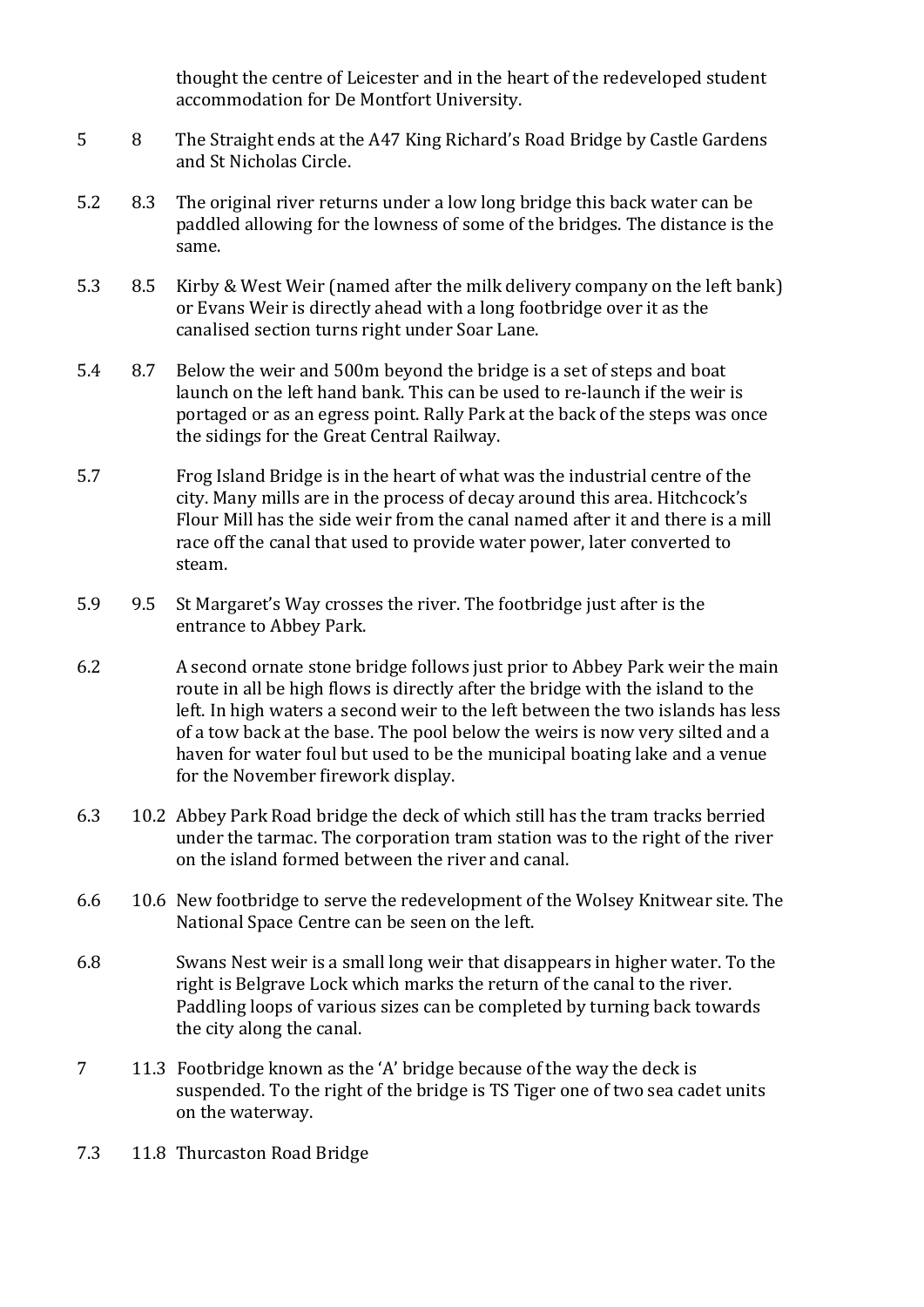7.5 Loughborough Road Bridge and the Leicester Outdoor Pursuits Centre. LE4 5PN Overnight camping available.

End of Day 1

- 8 12.9 Watermead Way Bridge beyond bridge on right is the start of watermead Country Park
- 8.5 13.7 Birstall side weir (one man plank) on right. Portage point upstream of amco barrier down onto the natural river course. Option to continue on to Birstall drop weir, this is the remains of the most recent water mill on a site dating back to Saxon times.
- 8.8 14.1 River rejoins navigation and mill stream just past the White Horse PH. An attractive willow lined section follows leading to a sharp left hand turn
- 9.4 15.2 Raynsway Marina entrance to the right. Sharpe turn towards Thurmaston Lock. The County section of Watermead park has the left riverbank as its boundry.
- 9.6 Thurmaston 'W' weir and lock. The weir is shottable, exercise caution regarding the low footbridge and shape of weir cheeks. Otherwise portage just prior to the lock, fencing makes re-entry difficult so until a launch point below the weir is completed, portage over the weir-stream bridge and launch by the three iron figures.
- 10 16.1 Johnson's Canal bridge (17). The side weir on the left with a footbridge over it takes the river to the west side of King Lear's Lake in Watermead Park. A very pleasant backwater paddle on a section of river in its natural state and width. This portage from canal to river can form part of various circular trips if approached from the north.
- 10.5 The navigation beyond bridge 17 is a straight section of canal with some evidence of the infrastructure that was once part of the sand and gravel excavation operation that produced the current water park. Public toilets are just inside the park on the tow path side half a mile along from the bridge.
- 10.9 17.6 Hope & Anchor PH behind Road Bridge
- 11 A46 Road Bridge
- 11.3 Small canal bridge followed by marina and boat workshop
- 11.4 18.4 River Wreake enters on right. This was once navigable to Melton through a series of now derelict locks. With rainfall, the river can be paddled still. The new bridge at the junction has been raised to allow narrow boats under in line with the aspiration to reopen a section of the river. There are plans for a café and possibly a bunk house on the site of a former isolation hospital at the junction.
- 11.7 Junction Lock and weir. A large tree at the foot of the weir has the potential to upset paddlers. In higher water the footbridge on the backwater can also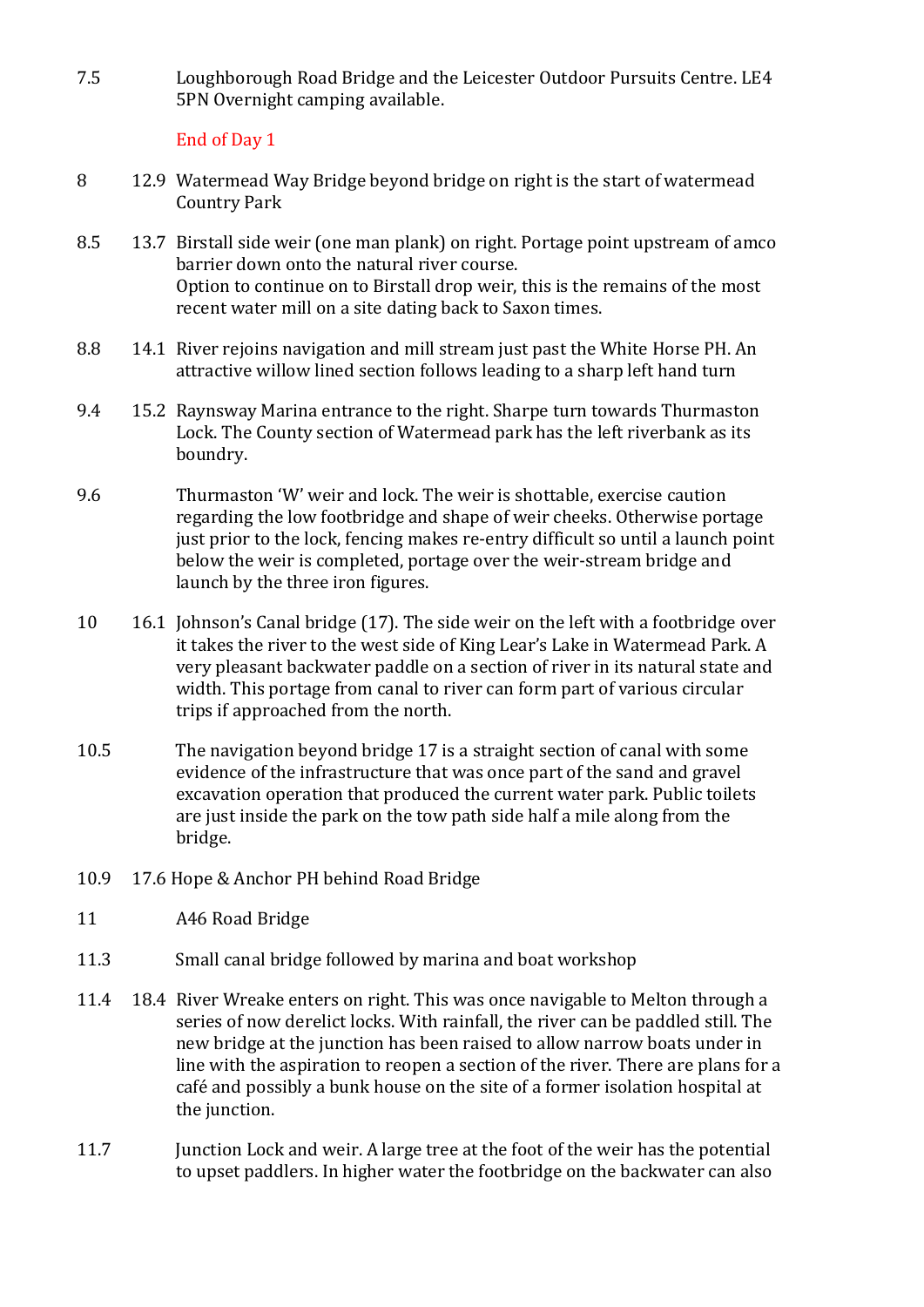be a consideration. Portage the weir on the left through the field and launch by the coppice of trees below.

- 12.2 Most OS maps show a non-existent bridge over the canal. There are sections of a Bailey Bridge in the field on the left.
- 12.4 20 The canal rejoins the river, to the right the river goes under a footbridge towards Cossington Weir. This is an enjoyable and uncomplicated step weir good in all but the highest flows. The lock can be portaged on the right, towpath side.

 The backwater river route has a small metering weir at Wanlip, which can be portaged right or shot in the centre. This route also goes past Leicester's main sewage works with its own new wind turbine. Surprisingly, both routes to Cossington are the same distance.

13.1 The navigation continues north alongside the A6 past a much smaller sewage works to a small island, keep to the left main channel. The building on the island had something to do with a scout group but is no in disrepair.

13.9 Silby Mill lock and weir. The backwater goes off to the left under a low footbridge. The first weir to the right of the lock can be shot with care if the water level is high enough to stop the piling metal from damaging the bottom of the boat. The get in below the lock is quite high and there are cross currents from the weirs. There is an interesting workshop (Candle Works) selling metal art in part of

what was the mill. There is a small chandlery and marina just after the lock and followed by a footbridge.

The backwater rejoins on the left in the middle of an exposed 'S' bend.

- 14.5 23.4 Mountsorrel backwater weir is on the right of a left hand bend. Portage prior to the weir into the field to re launch below the weir. The weir can be shot if you can get past the Armco barrier. In high water the bridges on this backwater can be significant hazards. If you are not sure keep to the navigation through Mountsorrel.
- 14.6 A6 Road bridge, first of many occasions that the A6 passes over the river as it meanders across the wide flood plain.
- 14.8 23.9 Mountsorrel Lock (50) bounded on the right by the refurbished Waterside Inn. A very tricky portage across the road by the humped back bridge on a blind bend, extreme care should be exercised. To the left of the lock entrance the river runs around to a wide 'W' weir which can be shot with care.
- 15 Conveyor belt bridge built in 1860 to carry granite from the quarry for processing. At 90 feet it is one of the widest brick arches in the country.
- 15.5 The second A6 road bridge of the elevated bypass that was completed in 1991 at a cost of £37m to alleviate the congestion through the villages between Leicester and Loughborough.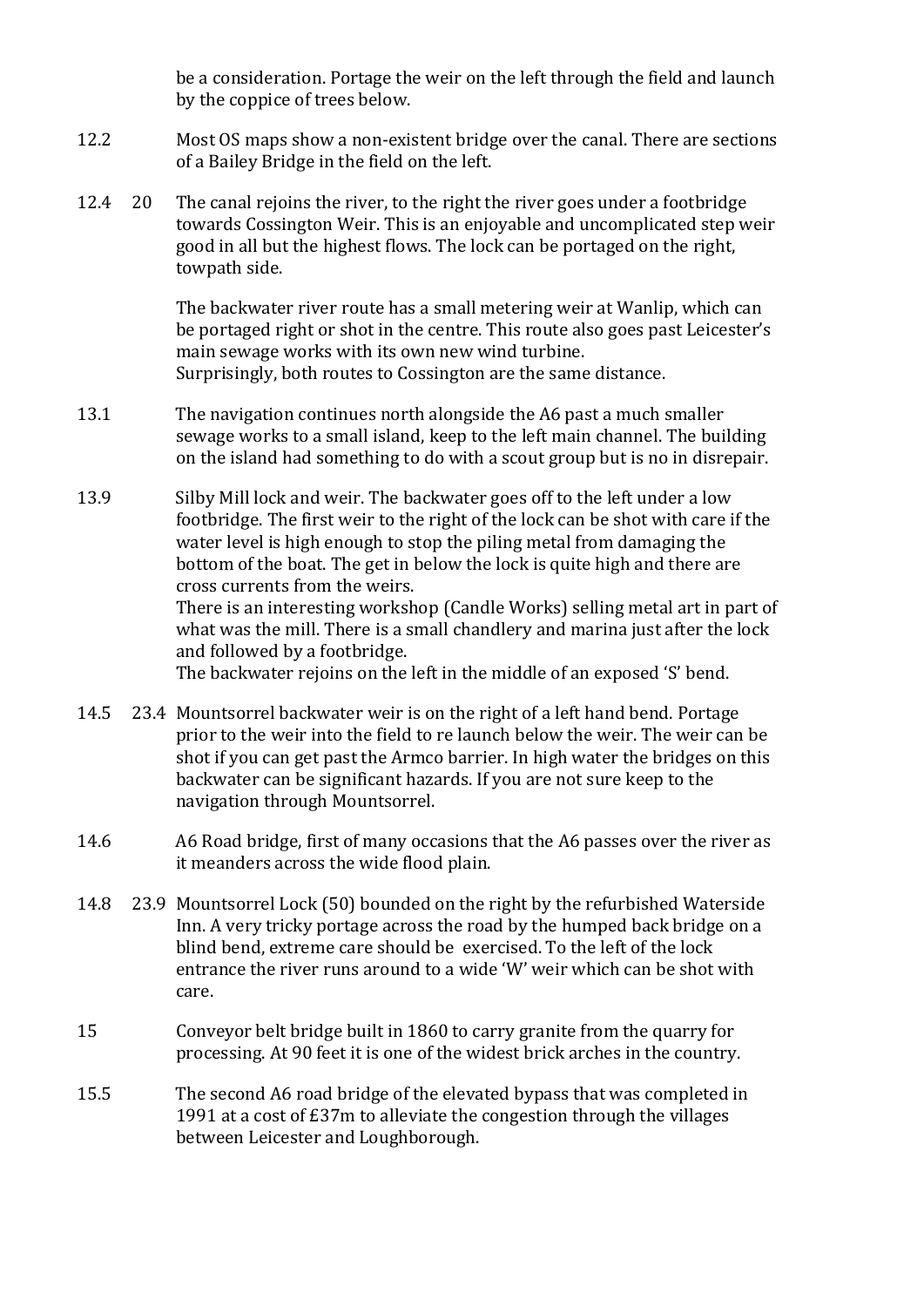- 15.8 Mountsorrel backwater re joins the navigation on the right ahead of Meadow Farm Marina. A selection of large properties look down on the river following a left hand bend.
- 16.5 26.5 Barrow weir on the left takes the original course of the river off towards Quorn. This is a wide step weir with a footbridge over it. A gap in the Armco barrier allows craft to shoot the weir, in high water the clearance under the footbridge can be a consideration. Portage is from the towpath after the weir but be aware of the draw of water onto the weir when approaching the portage point. Continuing on the navigation takes you past Barrow Boating (a small seasonal café and hire facility) and to Barrow Deep Lock just before rejoining the river. A circular paddle up the canal and back on the river is a very popular 3 mile trip.

Continuing below the weir on the river course.

- 16.7 Metal footbridge after a dense reed bed. In flood conditions the bridge can have little or no clearance. It can be seen from the right hand bend 60m upstream and a portage on the left bank can avoid the obstacle.
- 16.8 27.1 A6 road bridge
- 17 Power line followed by Duke of Bridgewater boat, one of two boats brought upstream in flood conditions for use as residential accommodation.
- 17.9 Grade 2 listed footbridge followed by Quorn Hall. Originally built for Quorn Hunt and as stabling for the hounds. More recently owned by the County Council and ran as a residential centre and canoe base linked to Beaumanor Hall.
- 18.1 The fourth A6 road bridge the road has progressed 1.5 miles since the first crossing of the river which in turn has travelled 3.5 miles. A right hand bend is followed by a left hand bend to the right of which is a cutting going under the deck of the A6 to off-line moorings.
- 18.4 29.6 Barrow-upon-Soar road bridge the navigation joins on the right with the lock being visible. Barrow bridge is also listed. The Moorings pub is on the right after the bridge. Broadway's Meadow, on the left, is a British Canoeing venue for launching and camping opposite the pub. The field can also be used as a start point for the Barrow loop or the longer Loughborough loop.

# End of day 2

- 19.1 Pillings flood Lock (52) is just after a large automatic sluice and access to the step weir on the right. Pillings weir has three gentle steps followed by a larger step affected by water level. Stone filled gabions (cages) below make this an awkward weir to shoot, particularly at low levels. Continue through the stop lock (open for most of the year) on to the canal
- 19.3 Pillings Marina entrance left including café and toilets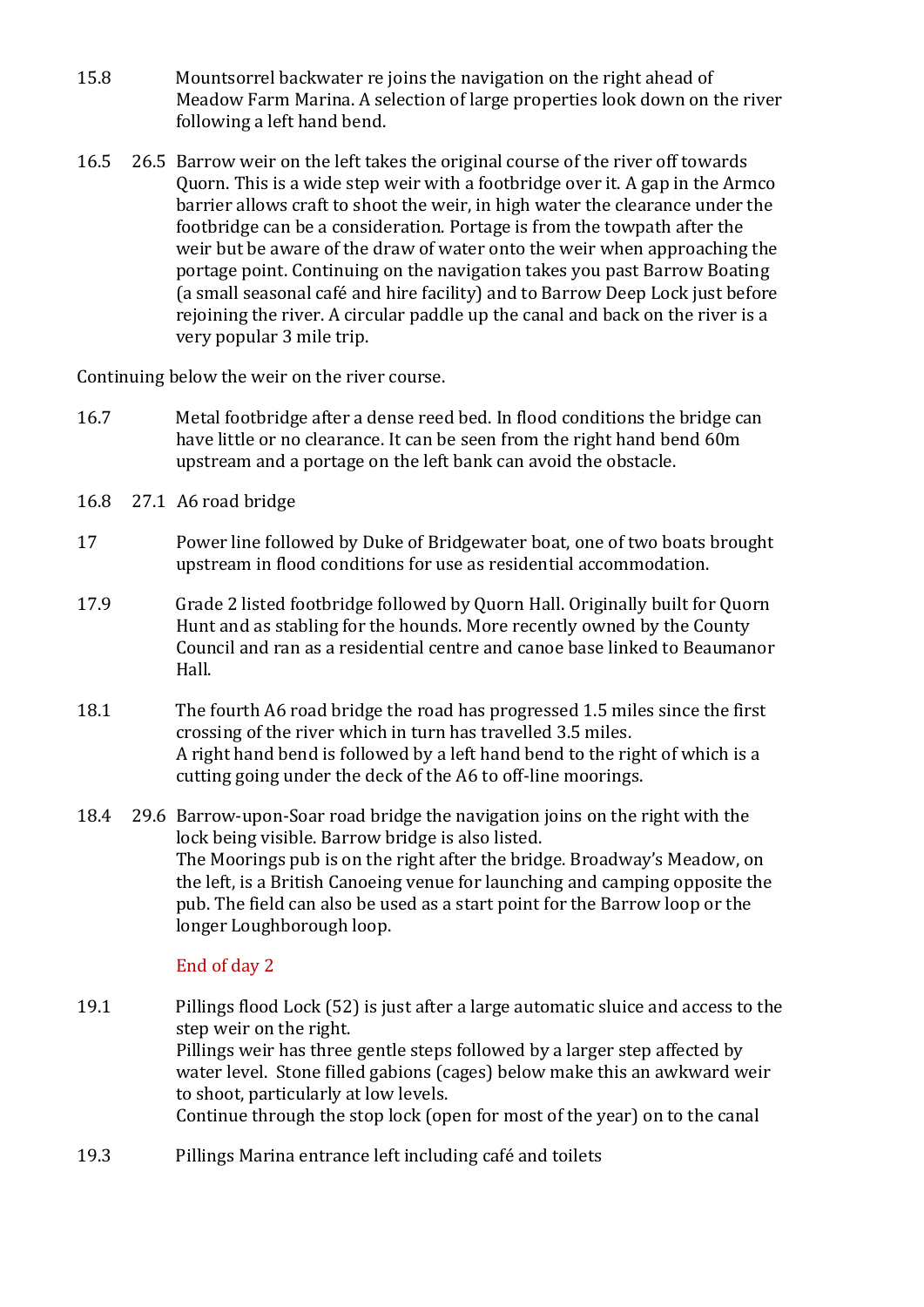- 19.4 Portage right under railway bridge. Re launch to left or right using unoccupied fishing stations onto the original line of the river. This portage point is before the traditional canal bridge (No.32)
- 20.1 Small island pass left over small riffle
- 20.9 Sharp right hand bend as the river approaches Cotes Mill. A reed bed follows.
- 21 33.8 Cotes Bridge the third arch from left is often the best passage. Water is very shallow under the bridge and has a metal piled edge. Scraping the bottom of your boat in low water can be avoided by stepping out under the bridge.
- 21.4 A barbed wire fence on the left in the middle of a 's' bend in the river requires caution.
- 22.1 River splits around Stanford Island. To the right is shallow, under a footbridge and over a ford. To the left is more interesting over a little riffle, under a footbridge and down a stretch of faster flowing water. This area is a good point to stop for a break.
- 22.3 Both channels converge under the railway bridge followed by B589 Meadow Lane road bridge
- 23.3 Railway Bridge
- 23.7 38.1 Loughborough Canal joins the river on the left. A circular route back through the town on the canal is possible using Broadway's Meadow at Barrow or Swingbridge Road in Loughborough (LE11 5QS, SK527209) as the start and end point.
- 24.5 Normanton Church and site of former rope ferry
- 24.7 The Plough Inn, Normanton upon Soar. A jetty and launch to the side of pub (Soar Lane) provides access to the river. Please only use the lane for unloading and then park considerately. Please do not use pub car park without patronage and permission.
- 24.9 Normanton Boat Club which includes a canoe club section. Can arrange overnight camping here.
- 25.2 40.5 Zouch weirs narrow stretch of canal keep right past automatic sluice and side weir with footbridge on left. The shootable weir is to the left under another footbridge just before the road bridge. Be very mindful of other river traffic in this are, all will want to avoid the strong pull of the weirs.

 Zouch side weir immediately left after footbridge a stepped weir best shot in the middle. Continuing under the road bridge to the lock is the option to avoid the weir.

25.8 A6006 Zouch Bridge marked in render is the county boundary between Leicestershire and Nottinghamshire.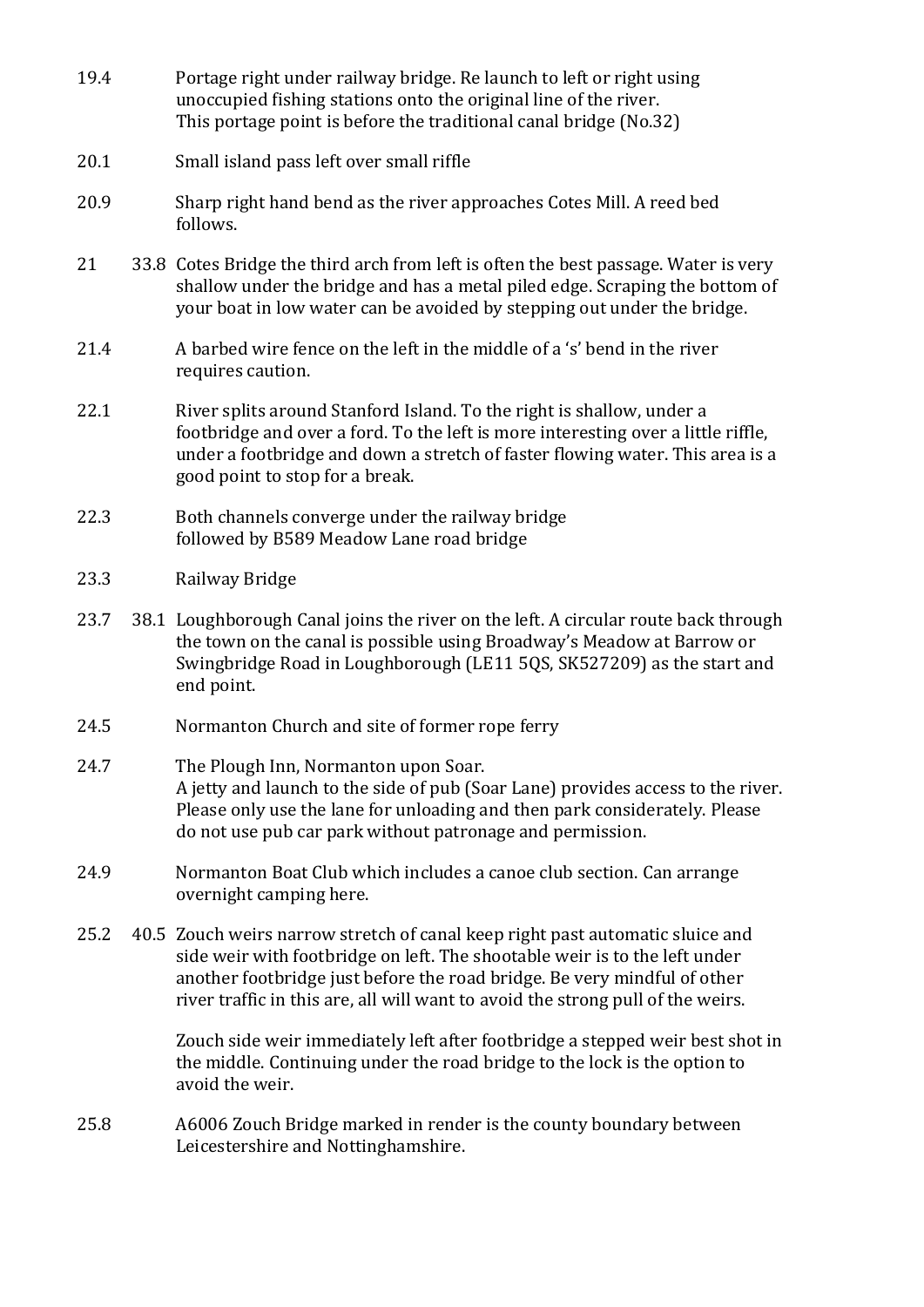- 26 Zouch Cut rejoins the river just past the rowing club
- 26.7 Island with 'Devil's Elbow' to the left, which is almost unpassable. Main channel is to the right
- 27.6 44.4 The Otter Pub, followed by a small marina and boat engineers are on the left.
- 28.2 The river splits left from the navigation at The Hermitage, a beautiful period house, formally a religious retreat. A difficult set of weirs further down the river should be avoided; passage should be made using the right hand cut.
- 28.5 Kegworth Deep Lock (56) portage right. To the left can be seen the remains of a second lock chamber.
- 28.9 Station Road Bridge and Kegworth Stop Lock (57). If closed use left hand channel past moored boats to rejoin the canal after the lock under a footbridge. The car park off Kingstone Lane by the Stop Lock can be used to finish your trip although it is often busy with fishermen.
- 30.1 48.4 Ratcliffe on Soar backwater. Take 2nd right by house and footbridge. Weir is directly after footbridge. In higher water this channel can be quite fast and overgrown. Alternatively continue under A453 bridge to Ratcliffe Lock (58)
- 30.5 A453 Remembrance Way Bridges on backwater
- 30.9 Two channels rejoin, there are long lengths of online mooring on right of river as part of Redhill Marina.
- 31.7 Redhill Stop Lock (59) Normally kept open. Back water has a chain barrage under footbridge
- 32.1 River Soar joins River Trent proceed upstream and cross the Trent to the Erewash Canal junction, watching for motor and sail traffic at this busy junction.
- 32.4 52.1 Trent Lock NG10 2FY at the end of the Soar Tour. Several pubs, ice cream van, café and large car park await you.